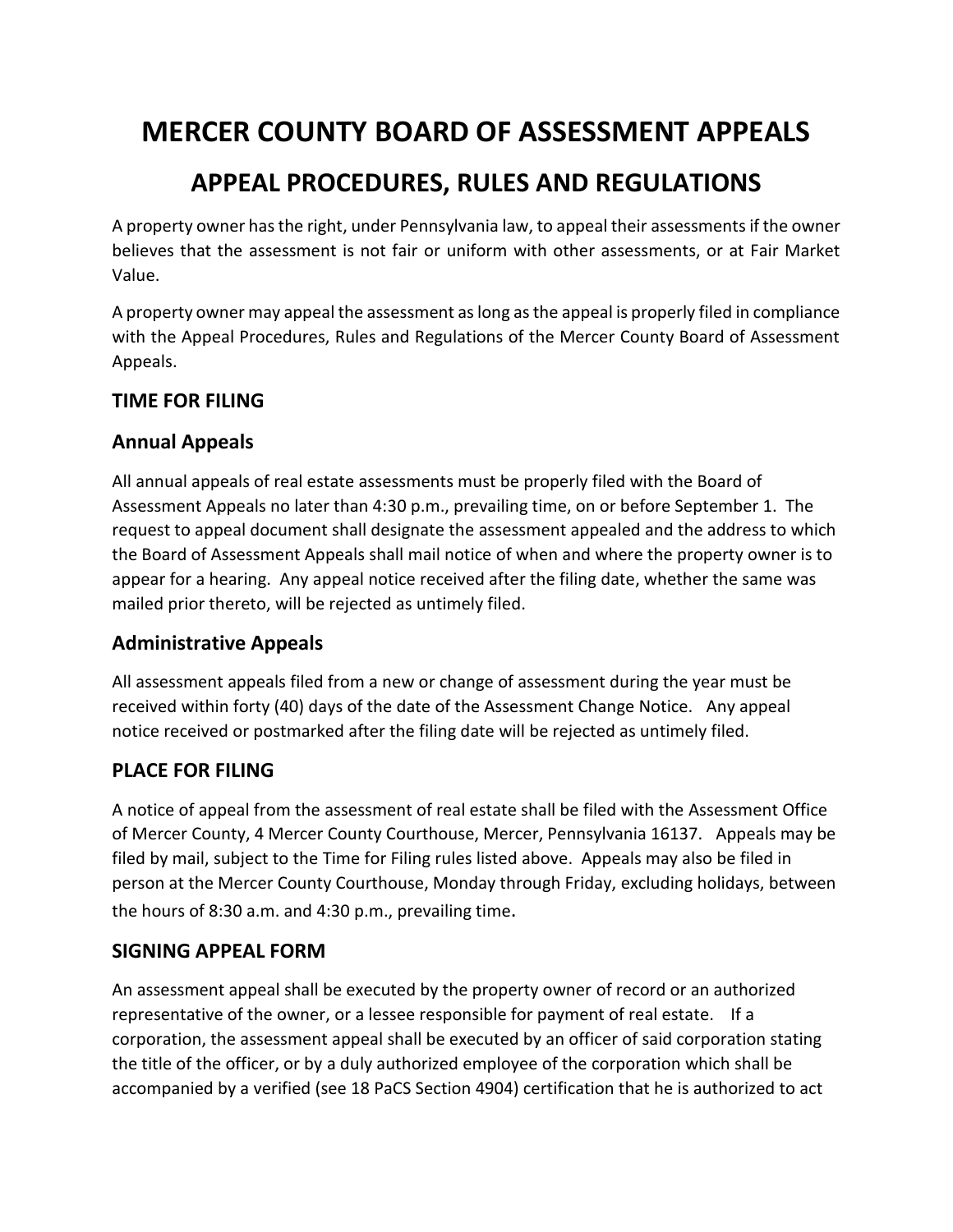on behalf of the corporation. In all cases in which a partnership or sole proprietorship is the owner of record, a partner shall execute the assessment appeal. When the subject of the appeal is leased property, the Lessee may sign the appeal but shall submit a copy of the lease.

### **FILING FEE**

For all assessment appeals filed after September 1, 2017, the appropriate fee must accompany the assessment appeal filing. Failure to include the appropriate fee will constitute an improper filing and a hearing will not be scheduled. Checks should be made payable to Mercer County Tax Assessment. **No fee shall be refunded.** 

| <b>Residential Assessment Appeal</b> | \$25.00  |
|--------------------------------------|----------|
| <b>Exempt Assessment Appeal</b>      | \$50.00  |
| <b>Commercial Assessment Appeal</b>  | \$100.00 |

### **AUTHORIZED REPRESENTATIVE**

In cases in which the property owner will not attend the hearing of assessment appeal, his authorized representative shall produce a Power of Attorney executed by the property owner and verifying the representative's authority to appear and to act on behalf of the property owner.

## **APPEAL HEARING AND PRESENTATION**

### **PURPOSE OF HEARING**

The issue at stake in any appeal is the Fair Market Value of the subject property. Fair Market Value has been defined as "the price that a willing, but not obligated buyer, would pay to a willing, but not obligated seller, all uses being taken into consideration and offered on the open market for a reasonable period of time." Fair Market Value can best be proved by:

An appraisal made by a certified appraiser.

Recent sales of similar properties.

### **PRESUMPTION OF VALUE**

The law presumes the assessor's value to be correct until proven otherwise by the property owner; therefore, the property owner has the burden of presenting evidence to the Board of Assessment Appeals to substantiate his/her opinion of market value. An appeal opens the property assessment for re-evaluation. **AS A RESULT OF AN APPEAL, THE PROPERTY'S ASSESSMENT MAY, BY LAW, BE LOWERED, RAISED, OR REMAIN THE SAME.**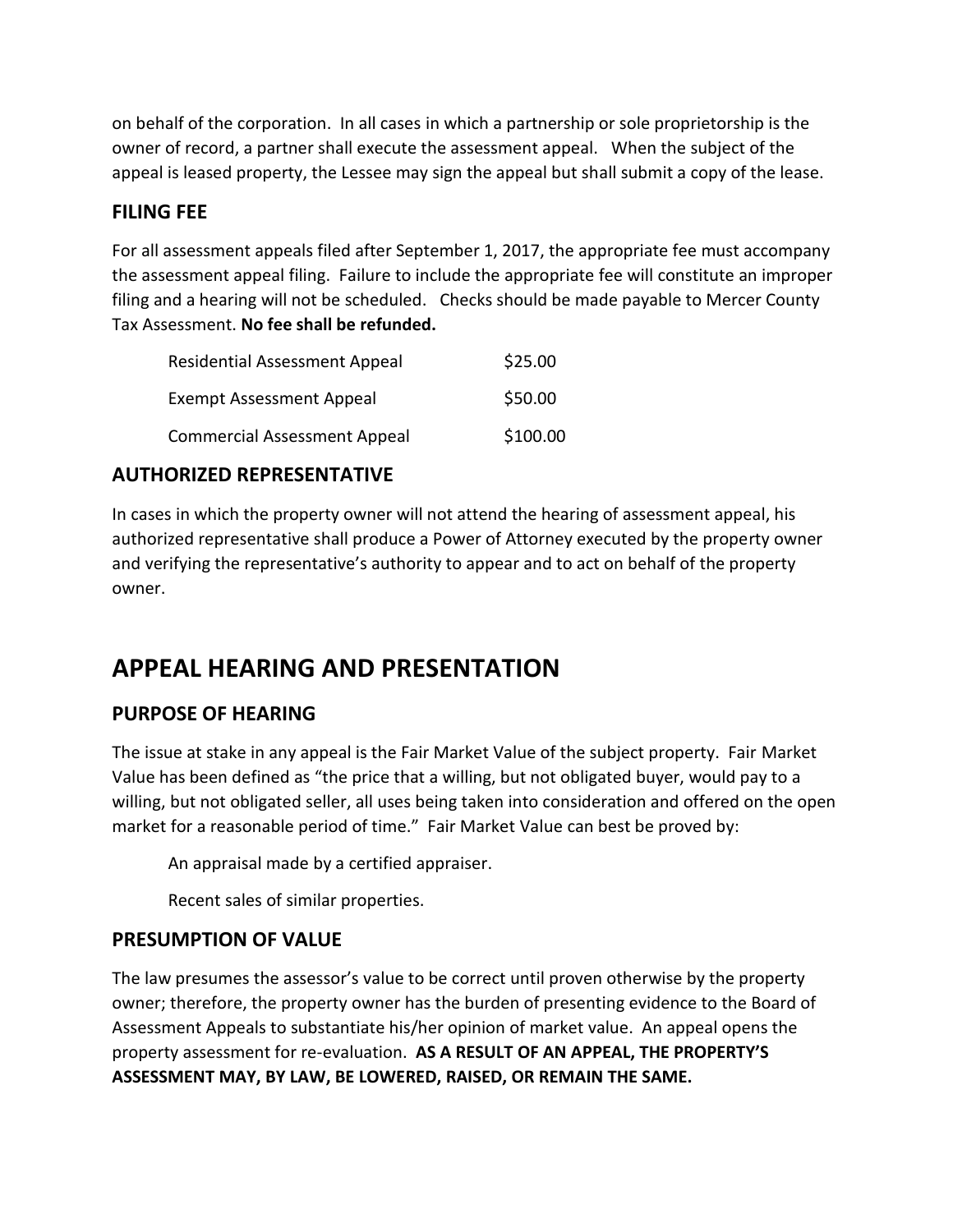### **LAND AND BUILDING ASSESSMENT**

In the case of an assessment which included both land and building values, testimony will be accepted concerning the total value only. The Board of Assessment Appeals will not consider the appeal of either land or building as separated from the total.

#### **COMPARING ASSESSMENTS**

If your appeal is based upon comparison to another property, you must be prepared to submit a list of comparison properties that were recently sold. The information should be submitted in writing and include details of the compared properties and their selling price. If you fail to provide this information, it will not be researched for you at the hearing. You must perform your research prior to that time. Assessment Office records are available for this purpose. No alleged comparable properties will be considered unless they are properties that have recently sold at an arms-length sale.

### **ABILITY TO PAY TAXES**

Testimony regarding taxes, tax increases, percentage of assessment increases, financial ability to pay, and related concerns will not be permitted. The sole matter at issue is the value of the property.

### **PROCEDURE AT HEARING**

At all hearings, the Board of Assessment Appeals will hear such evidence as may be produced by the property owner and other interested parties. Persons testifying will be required to testify under oath. During the appeal hearing, the property owner or his agent shall state the basis of the property owner's appeal and shall make a full and complete disclosure of property owner's information bearing on the property's fair market value. The Board of Assessment Appeals may examine the property owner or witnesses appearing on the property owner's behalf and may require the property owner to furnish additional information or data for consideration in arriving at an opinion of fair market value.

#### **ORDER OF THE BOARD OF ASSESSMENT APPEALS**

The Order of the Board of Assessment Appeals shall be entered in the minutes by the Board of Assessment Appeals, and a copy of such Order shall be delivered to the person who appealed, either in person or by mail, to the address shown on the statement of intention to appeal within five days after the hearing on such appeal. The Chief Assessor and such assistant assessors as he or the Board of Assessment Appeals may designate, shall attend each hearing and shall furnish the Board of Assessment Appeals with such information relating to the assessment appealed from, as the Board of Assessment Appeals my desire. Either the Board of Assessment Appeals or the person appealing may call such witnesses as they desire and as may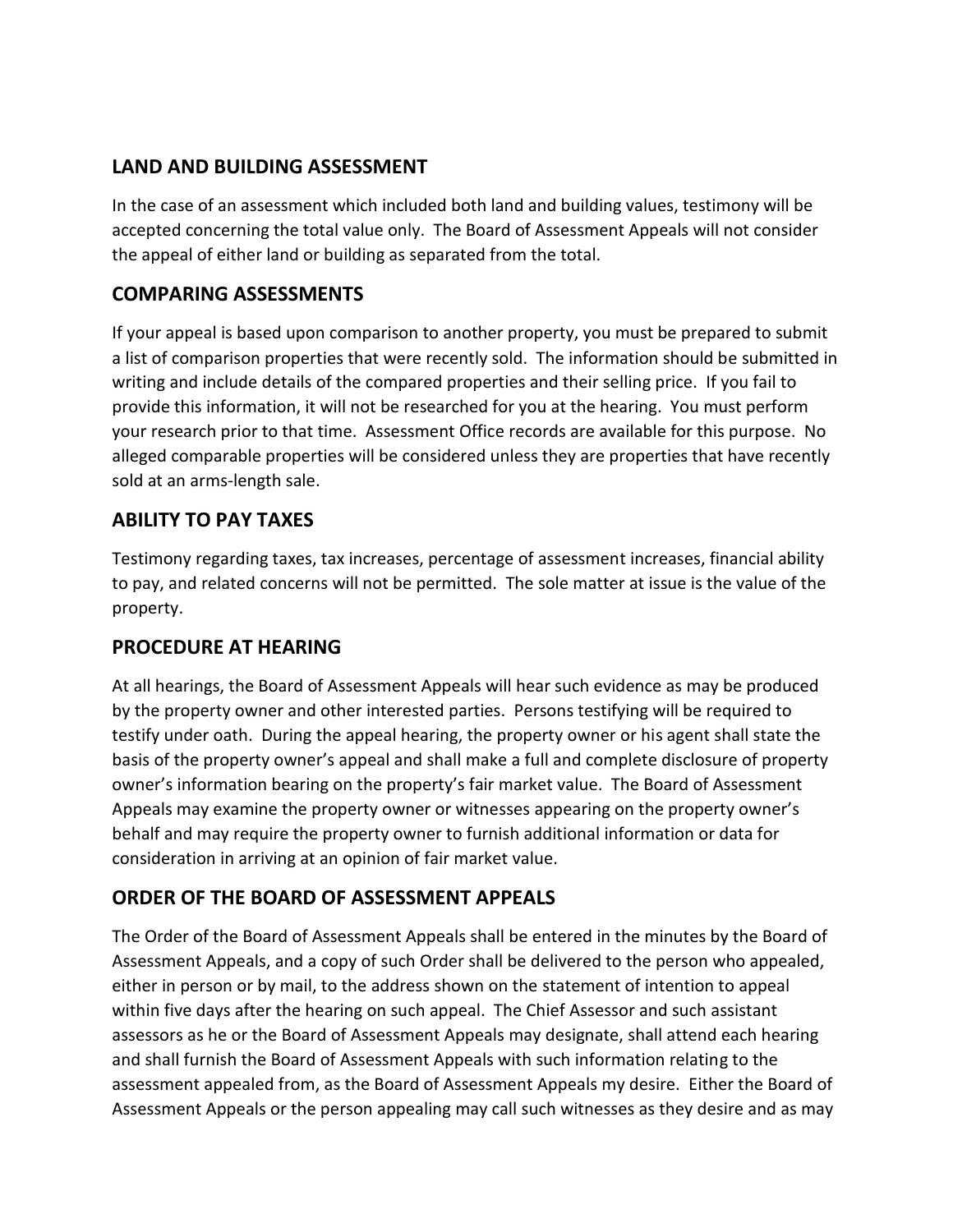be permitted under the Rules of the Board of Assessment Appeals; the Board of Assessment Appeals may examine such witnesses under oath. For the purposes of examining witnesses, any member of the Board of Assessment Appeals shall be competent to administer oaths.

### **WRITTEN PRESENTATION**

All evidence must be presented to the Assessment Office (Board of Assessment Appeals) at least 10 days prior to the scheduled hearing.

### **PRESENTATION TIME ALLOTMENT**

The Board of Assessment Appeals will allow adequate time for your appeal. If your appeal involves multiple or commercial, industrial, etc. properties, additional time may be allotted.

### **EVIDENCE**

The Board of Assessment Appeals will not be bound by the strict rules of evidence normally applied in the Courts. The Board of Assessment Appeals may at its discretion, hear any and all evidence which it considers probative and helpful in deciding the appeal. A record owner of property under consideration may offer his opinion of its value, either orally or in writing. The Board of Assessment Appeals will not receive valuation testimony from anyone other than an owner, unless a complete and written appraisal report upon which such testimony shall be based has been filed with the Board of Assessment Appeals in accordance to these Rules.

If you allege that the market value is excessive, you must be prepared to document your opinion by accepted appraisal processes, i.e. Cost, Market and/or Income Approaches. A professionally prepared appraisal will be acceptable in lieu of this information. If you allege that the value in your area is being adversely affected by a certain nuisance or other factor, you must be prepared to document the impact of this problem through use of market sales.

## **RULE OF CONDUCT**

All parties will be required to exercise proper and appropriate decorum during the hearing.

### **INCOME AND EXPENSE STATEMENT**

On an appeal of commercial or industrial properties, the owner must submit an Income and Expense Statement for the three (3) most recent years. The Income and Expense statement must be submitted not less than ten (10) days prior to the scheduled appeal hearing date.

### **EXPERT WITNESS – QUALIFICATIONS**

In all cases involving expert witnesses, the written qualifications of the expert witness, including proof of compliance with Pennsylvania licensing and certification shall be submitted to the Board of Assessment Appeals prior to any testimony. Expert witnesses shall not be permitted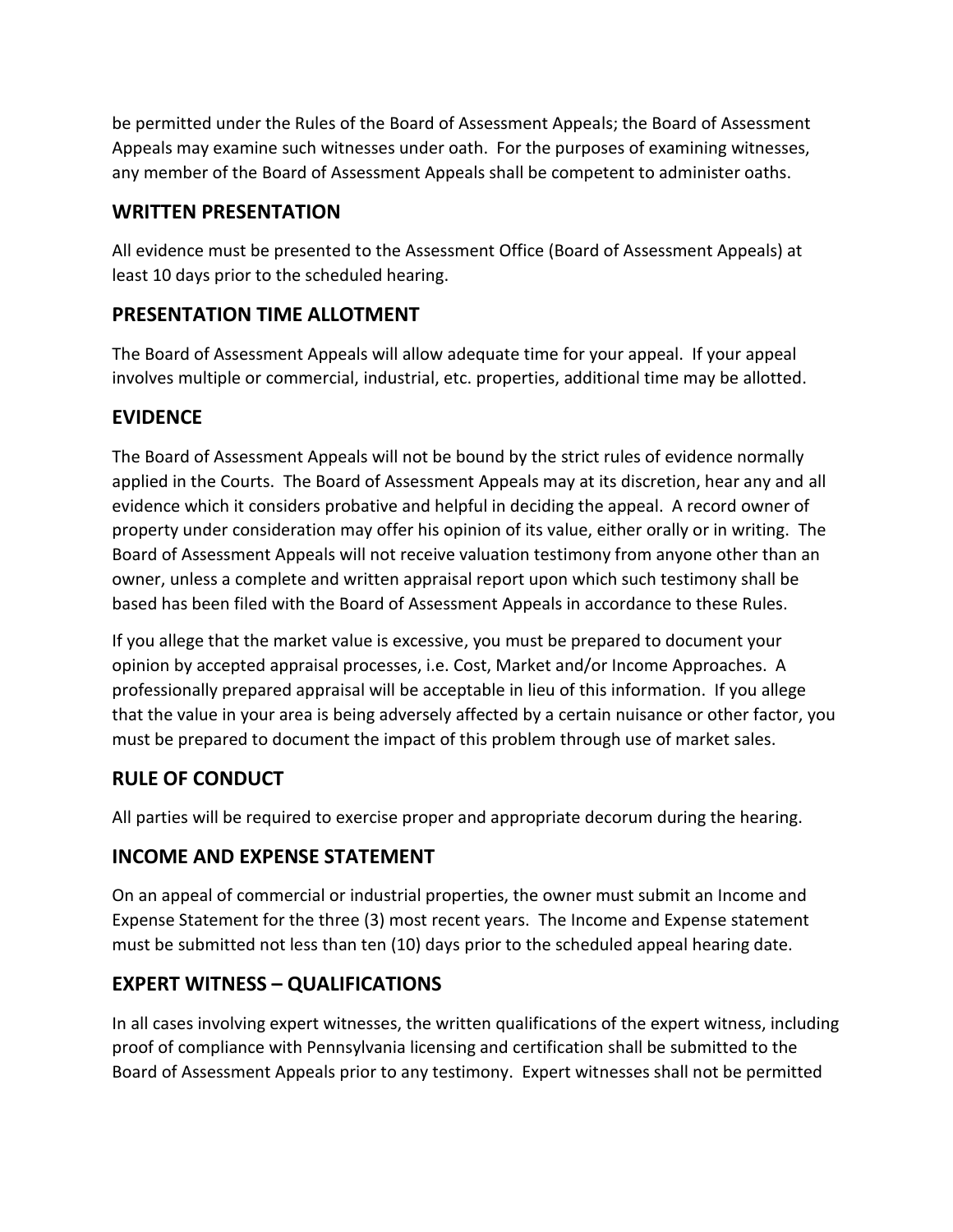to express opinions other than those in their own report. Failure to comply with this rule may constitute grounds to disqualify the witness.

### **EXPERT WITNESS – FINANCIAL INTEREST**

In all assessment appeals involving commercial or industrial property in which a question of valuation is an issue, the property owner shall produce, before the appeal hearing, a signed appraisal by the certified appraiser to be relied upon by the property owner containing a statement whether such expert or witness has any financial interest in the property subject to the appeal, and whether or not terms of compensation for his testimony are based upon any contingent method of calculation relating to the outcome of the appeal. If an appeal is by a third party, the property owner and third party must adhere to the rules and regulations. Appraisal, consulting, valuation report, or any other documents not meeting those requirements may be disregarded by the Board of Assessment Appeals as evidence of value in such appeals.

### **PROPERTY SUBJECT TO LEASES**

In the event that any appeal shall involve a property which is subject to a lease(s), the property owner shall submit, to the Board of Assessment Appeals, a verified copy of the lease(s) containing all of its/their terms and conditions. In the case of an apartment house, office building, and shopping centers, the property owner shall submit a verified copy of a typical lease, together with the latest rent schedule, a copy of the rent roll, showing the tenant's name, unit identification, square footage leases, or bedroom and bathroom count, monthly or annual rent, and any additional payments made. The property owner shall also submit the income and expense statements, complete with all notes and schedules for the past three (3) years. These documents must be submitted not less than ten days prior to the scheduled hearing date.

### **FAILURE TO PRODUCE DOCUMENTS**

Failure to produce documents required by these rules not less than ten (10) days prior to the scheduled appeal hearing date, and/or to strictly comply with the requirements for the execution of the notice of appeal may constitute sufficient grounds for the denial of the appeal.

### **FAILURE TO APPEAR AT HEARING**

Failure of the property owner to appear at the hearing, after due notice thereof, shall be considered an abandonment of the appeal and will be grounds for dismissal.

### **GENERAL RULES**

### **STATUTORY HEARING DEADLINE**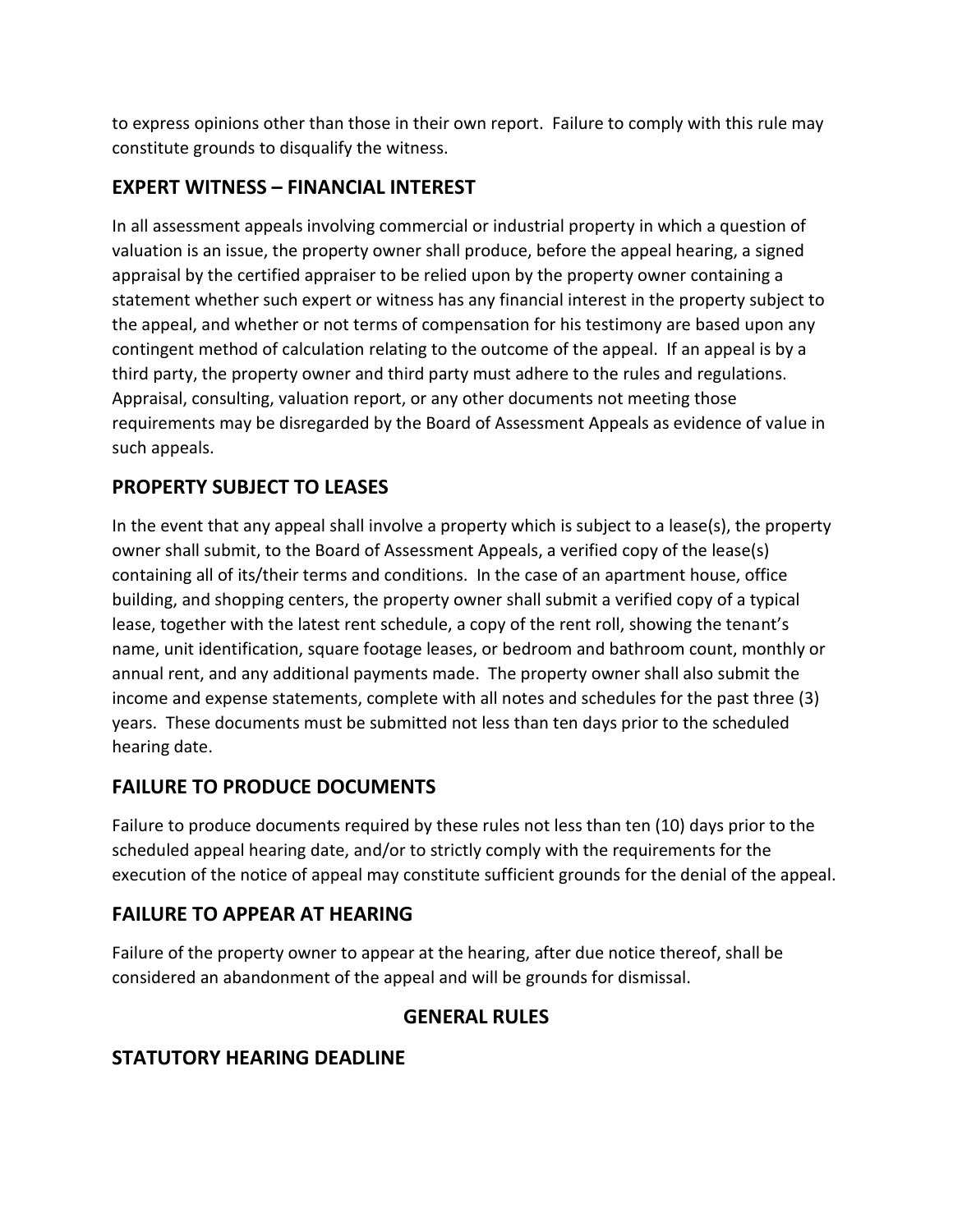Because of County Assessment Law requirements for  $4<sup>th</sup>$  to  $8<sup>th</sup>$  class counties, all formal appeals must be completed by October 31; therefore the Board of Assessment Appeals must establish and maintain a strict schedule for hearings.

### **INFORMAL REVIEW PROCESS**

The informal and formal review process will be conducted under the authority and direction of the Board of Assessment Appeals. No change in property assessment will be done without the approval of the Board of Assessment Appeals.

In any year, the Board of Assessment Appeals may, at their discretion, advertise and convene a continuous session of the Board of Assessment Appeals for the purpose of informally reviewing properties and making all necessary adjustments due to errors in the property description and appraisal. These information adjustments shall be made by the Chief Assessor or her designates. A final report of changes shall be made available to the public at the Assessment Office and shall be approved by the Board of Assessment Appeals.

### **CONTINUANCE OF AN APPEAL HEARING**

The Board of Assessment Appeals may, at its discretion, grant a continuance of not more than thirty days of any formal hearing as long as it is agreed upon by both parties.

### **OPEN TO THE PUBLIC**

All hearings on appeals before the Board of Assessment Appeal shall be open to the public and shall be conducted in accordance with regulations prescribed by the Board of Assessment Appeals.

### **FIVE DAY DECISION DEADLINE**

The Board of Assessment Appeals, upon signed approval by the property owner, may waive the five day notice of value by the Board of Assessment Appeals.

### **REQUEST FOR POSTPONEMENT**

All requests for a postponement of a hearing shall be in writing and shall be filed with the Board of Assessment Appeals at least ten (10) days before the date set for hearing, and shall set forth the grounds relied upon in support thereof.

### **NOTICE OF HEARING**

Notice of the date and time of an assessment appeal hearing will be sent to the owner(s) of record and a third-party notice will be sent to the property owner's attorney of record, or to an authorized representative only upon written request by the property owner.

### **TAXING DISTRICTS**